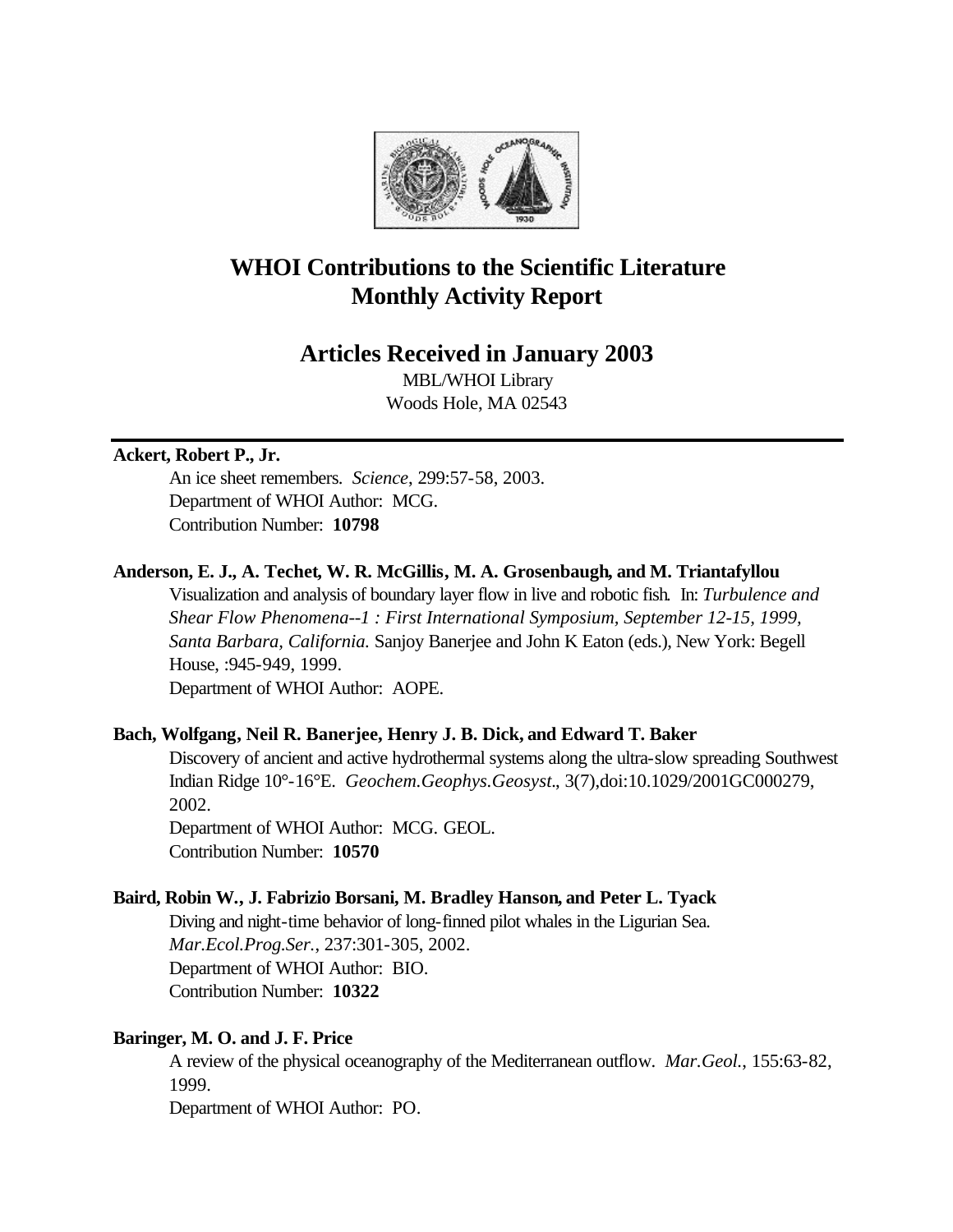#### **Bice, Karen L. and Jochem Marotzke**

Could changing ocean circulation have destabilized methane hydrate at the Paleocene/Eocene boundary? *Paleoceanography*, 17(2),1018,doi:10.1029/2001PA000678, 2002, 2002. Department of WHOI Author: GEOL. Contribution Number: **10580**

## **Bice, Karen L. and Richard D. Norris**

Possible atmospheric  $CO<sub>2</sub>$  extremes of the Middle Cretaceous (late Albion-Turonian). *Paleoceanography*, 17(4),1070,doi:10.1029/2002PA000778, 2002. Department of WHOI Author: GEOL. Contribution Number: **10643**

# **Billiard, Sonya M, Mark E. Hahn, Diana G. Franks, Richard E. Peterson, Niels C. Bols, and Peter V. Hodson**

Binding of polycyclic aromatic hydrocarbons (PAHs) to teleost aryl hydrocarbon receptors (AHRs). *Comp.Biochem.Physiol.B*, 133:55-68, 2002. Department of WHOI Author: BIO. Contribution Number: **10614**

#### **Blanton, J. O., J. Amft, R. A. Luettich, Jr., J. L. Hench, and J. H. Churchill**

Tidal and subtidal fluctuations in temperature, salinity and pressure for the winter 1996 larval ingress experiemnt-Beaufort Inlet, NC. *Fish.Oceanogr.*, 8(Suppl. 2):134-152, 1999. Department of WHOI Author: PO.

## **Blusztajn, J. and E. Hegner**

Osmium isotopic systematics of melilitites from the Tertiary Central European Volcanic Province in SW Germany. *Chem.Geol.*, 189:91-103, 2002. Department of WHOI Author: GEOL.

## **Boebel, Olaf, Russ E. Davis, Michel Ollitrault, Ray G. Peterson, Philip L. Richardson, Claudia Schmid, and Walter Zenk**

The intermediate depth circulation of the western South Atlantic. *Geophys.Res.Lett.*, 26:3329- 3332, 1999. Department of WHOI Author: PO.

Contribution Number: **9911**

#### **Bohnenstiehl, D. R., M. Tolstoy, R. P. Dziak, C. G. Fox, and D. K. Smith**

Aftershock sequences in the mid-ocean ridge environment: an analysis using hydroacoustic data. *Tectonophysics*, 354:49-70, 2002.

Department of WHOI Author: GEOL.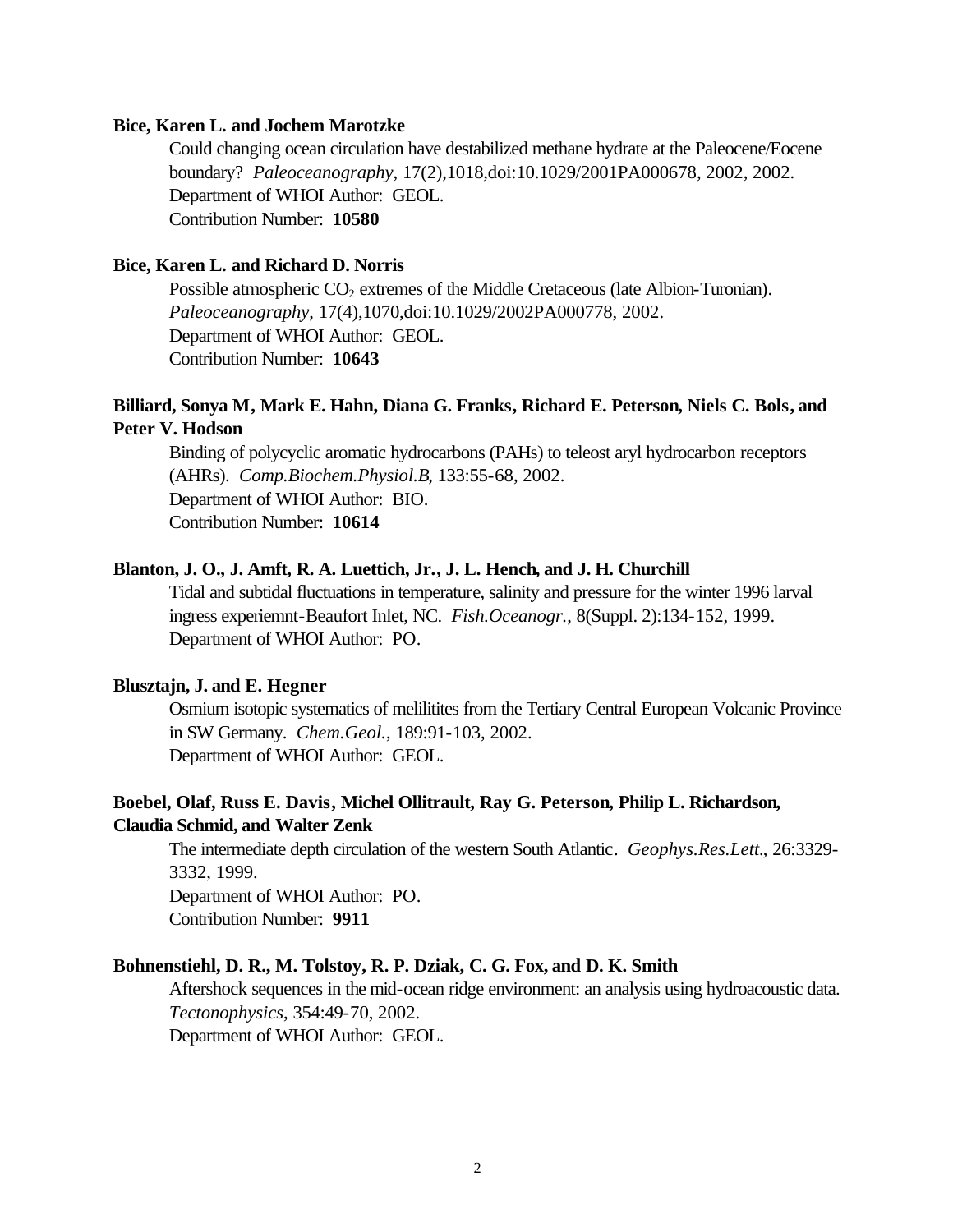#### **Bradley, Albert M., Michael D. Feezor, Hanumant Singh, and F. Yates Sorrell**

Power systems for autonomous underwater vehicles. *IEEE J.Oceanic.Eng.*, 26(4):526-538, 2001.

Department of WHOI Author: AOPE.

#### **Braun, M. G. and P. B. Kelemen**

Dunite distribution in the Oman Ophiolite: Implications for melt flux through porous dunite conduits. *Geochem.Geophys.Geosyst.*, 3(11),8603,doi:10.1029/2001GC000289, 2002. Department of WHOI Author: GEOL.

#### **Canales, J. Pablo, Garrett Ito, Robert S. Detrick, and John Sinton**

Crustal thickness along the western Galapagos Spreading Center and the compensation of the Galapagos hotspot swell. *Earth Planet.Sci.Lett.*, 203:311-327, 2002. Department of WHOI Author: GEOL. Contribution Number: **10758**

#### **Clift, P. and K. L. Bice**

Baked Alaska. *Nature*, 419:129-130, 2002. Department of WHOI Author: GEOL.

## **Clift, Peter D., Peter Hildebrand, Nobumichi Shimizu, Graham D. Layne, Jerzy Blusztajn, Joel D. Blum, Eduardo Garzanti, and Athar Ali Kahn**

Nd and Pb isotope variability in the Indus River System: Implications for sediment provenance and crustal heterogeneity in the Western Himalaya. *Earth Planet.Sci.Lett.*, 200:91-106, 2002.

Department of WHOI Author: GEOL. Contribution Number: **10632**

#### **Collins, J. A., F. L. Vernon, J. A. Orcutt, and R. A. Stephen**

Upper mantle structure beneath the Hawaiian swell: Constraints from the ocean seismic network pilot experiement. *Geophys.Res.Lett.*, 29(11),1522,doi:10.1029/2001GL013302, 2002. Department of WHOI Author: GEOL.

## **Conte, M. H. and J. C. Weber**

Long range atmospheric transport of terrestrial organic biomarkers to the western North Atlantic: Implications for paleoclimatic assessment. *Global Biogeochem.Cycles*, 16(4),1142,doi:10.1029/2002GB001922, 2002. Department of WHOI Author: MCG. Contribution Number: **10532**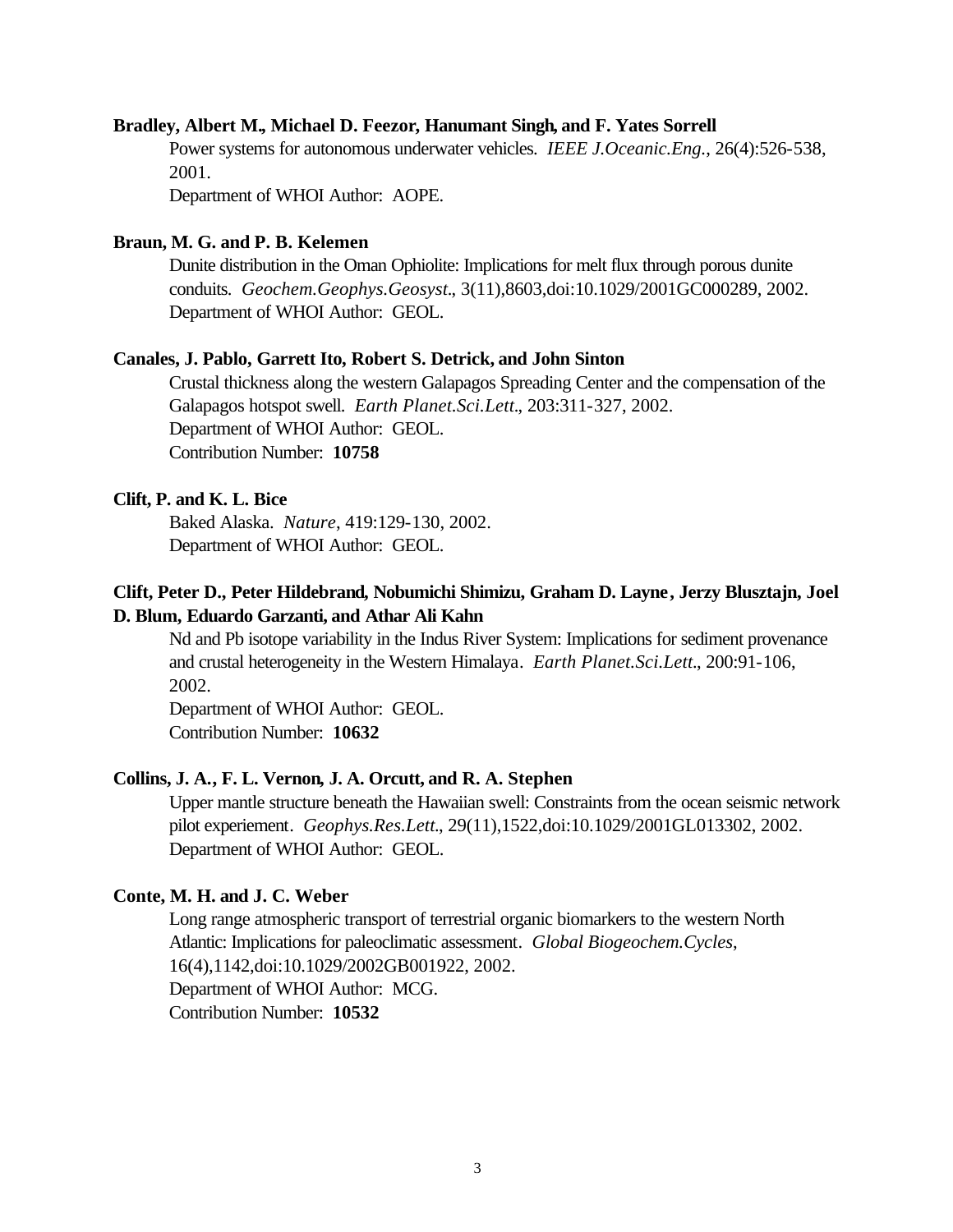# **Dannenmann, Stefanie, Braddock K. Linsley, Delia W. Oppo, Yair Rosenthal, and Luc Beaufort**

East Asian monsoon forcing of suborbital variability in the Sulu Sea during marine isotope stage 3: Link to northern hemisphere climate. *Geochem.Geophys.Geosyst.*, 4(1),1001,doi:10.1029/2002GC000390, 2003. Department of WHOI Author: GEOL. Contribution Number: **10693**

# **Detrick, R. S., J. M. Sinton, J. P. Canales, M. Behn, T. Blacic, B. Cushman, J. E. Dixon, D. W. Graham, and J. J. Mahoney**

Correlated geophysical, geochemical and volcanological manifestations of plume-ridge interaction along the Galapagos Spreading Center. *Geochem.Geophys.Geosys.*, 3(10),8501,doi:10.1029/2002GC000350, 2002. Department of WHOI Author: GEOL. Contribution Number: **10715**

# **Dick, H. J. B., J. H. Natland, D. J. Miller, J. C. Alt, W. Bach, D. Bideau, J. S. Gee, S. Haggas, J. G. H. Hertogen, G. Hirth, P. M. Holm, B. Ildefonse, J. Iturrino, B. E. John, D. S. Kelley, E. Kikawa, A. Kingdon, P. J. LeRoux, J. Maeda, et al.**

*Proc. ODP, Init.Repts., 176 [CD-ROM*]. College Station, Texas: Ocean Drilling Program, Texas A&M University, and http://www-odp.tamu.edu/publications/176\_IR/176ir.htm, 1999. Department of WHOI Author: GEOL. MCG.

# **Dick, Henry J. B., Kazuhito Ozawa, Peter S. Meyer, Yaoling Niu, Paul T. Robinson, Marc Constantin, Rejean Hebert, Jinichiro Maeda, James H. Natland, James Gregory Hirth, and Suzie M. Mackie**

Primary silicate mineral chemistry of a 1.5-km section of very slow spreading lower ocean crust: ODP Hole 735B, southwest Indian Ridge. *Proc.ODP,Sci.Results*, 176:1-61 and http://wwwodp.tamu.edu/publications/176\_SR/VOLUME/CHAPTERS/SR176\_10.PDF, 2002. Department of WHOI Author: GEOL.

## **Donnelly, J. P.**

Rapid shoreward encroachment of salt marsh cordgrass in response to accelerated sea-level rise. *Proc.Natl.Acad.Sci.U.S.A.*, 98:14218-14223, 2001. Department of WHOI Author: GEOL.

# **Draut, Amy E., Peter D. Clift, Robyn E. Hannigan, Graham Layne, and Nobumichi Shimizu**

A model for continental crust genesis by arc accretion: Rare earth element evidence from the Irish Caledonides. *Earth Planet.Sci.Lett.*, 203:861-877, 2002. Department of WHOI Author: GEOL. Contribution Number: **10770**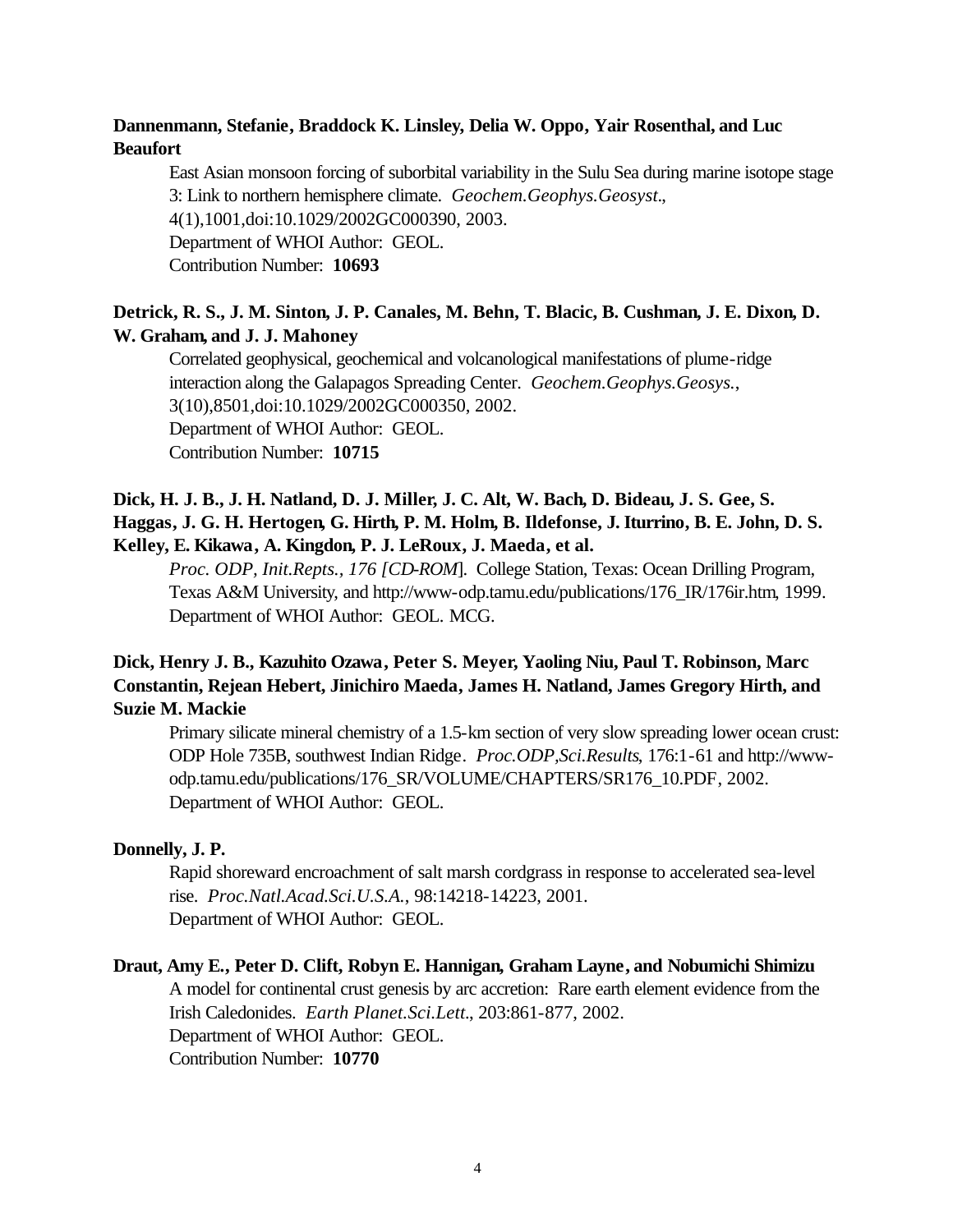#### **Dunk, R. M., W. J. Jenkins, and R. A. Mills**

A reevaluation of the oceanic uranium budget for the Holocene. *Chem.Geol.*, 190:45-67, 2002.

Department of WHOI Author: MCG.

## **Forward, R. B., Jr., K. A. Reinsel, D. S. Peters, R. A. Tankersley, J. H. Churchill, L. B. Crowder, W. F. Hettler, S. M. Warlen, and M. D. Green**

Transport of fish larvae through a tidal inlet. *Fish.Oceanogr.*, 8(Suppl. 2):153-172, 1999. Department of WHOI Author: PO.

#### **Fujiwara, Masami and Hal Caswell**

A general approach to temporary emigration in mark-recapture analysis. *Ecology*, 83(12):3266-3275, 2002. Department of WHOI Author: BIO. Contribution Number: **10746**

#### **Fujiwara, Masami and Hal Caswell**

Estimating population matrices from multi-stage mark-recapture data. *Ecology*, 83(12):3257- 3265, 2002. Department of WHOI Author: BIO. Contribution Number: **10745**

## **Gaedicke, C., H. U. Schluter, H. A. Roeser, A. Prexl, B. Schreckenberger, H. Meyer, C. Reichert, P. Clift, and S. Amjad**

Origin of the northern Indus Fan and Murray Ridge, Northern Arabian Sea: Interpretation from seismic and magnetic imaging. *Tectonophysics*, 335:127-143, 2002. Department of WHOI Author: GEOL.

#### **Ganeshram, R. S., T. F. Pederson, S. E. Calvert, and R. Francois**

Reduced nitrogen fixation in the glacial ocean inferred from changes in marine nitrogen and phosphorus inventories. *Nature*, 415:156-159, 2002. Department of WHOI Author: MCG.

#### **Georgen, Jennifer E. and Jian Lin**

Three-dimensional passive flow and temperature structure beneath oceanic ridge-ridge-ridge triple junctions. *Earth Planet.Sci.Lett.*, 204:115-132, 2002. Department of WHOI Author: GEOL. Contribution Number: **10635**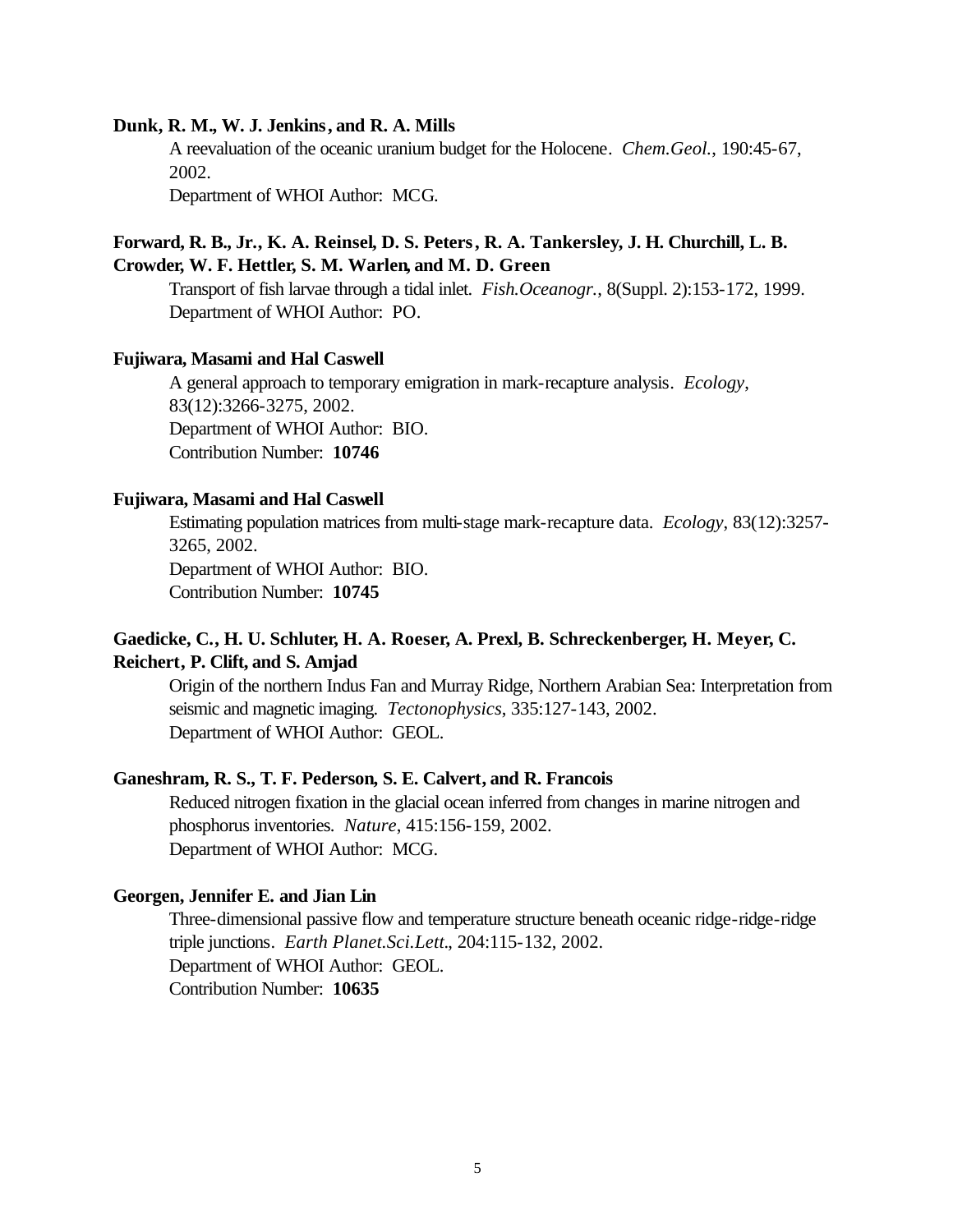#### **Gifford, Dian J.**

Sampling, preservation and enumeration and biomass of marine protozooplankton. In: *ICES zooplankton methodology manual.* Roger Harris ... [et al.] (eds), San Diego, CA : Academic, :193-221, 2000. Department of WHOI Author: BIO. Contribution Number: **9245**

## **Grutzner, J., L. Giosan, S. O. Franz, R. Tiedemann, E. Cortijo, W. P. Chaisson, R. D. Flood, S. Hagen, L. D. Keigwin, S. Poli, D. Rio, and T. Williams**

Astronomical age models for Pleistocene drift sediments from the western North Atlantic (ODP Sites 1055-1063). *Mar.Geol.*, 189:5-23, 2002. Department of WHOI Author: GEOL.

#### **Hagen, S.**

Sea-surface temperature variability and deep water reorganisation in the subtropical North Atlantic during Isotope Stage 2–4. *Mar.Geol.*, 189(1/2):145-162, 2002. Department of WHOI Author: GEOL.

#### **Hara, T., J. E. Hara, J. B. Edson, and J. M. Wilczak**

Effect of surface gravity waves on near-surface atmospheric turbulence. In: *Air-Sea Exchange: Physics, Chemistry and Dynamics.* G.L. Geernhaert, ed., Boston, MA: Kluwer Academic Pub, :127-152, 1999. Department of WHOI Author: AOPE.

#### **Harding, Karin C., Tero Harkonen, and Hal Caswell**

The 2002 European seal plague: Epidemiology and population consequences. *Ecology Lett.*, 5:727-732, 2002. Department of WHOI Author: BIO. Contribution Number: **10832**

#### **Haug, G. H., K. A. Hughen, D. M. Sigman, L. C. Peterson, and U. Rohl**

Southward migration of the intertropical convergence zone through the holocene. *Science*, 293:1304-1308, 2001. Department of WHOI Author: AOPE.

#### **Hinrichs, Kai-Uwe**

Microbial fixation of methane carbon at 2.7 Ga: Was an anaerobic mechanism possible? *Geochem.Geophys.Geosyst.*, 3(7),doi:10.1029/2001GC000286, 2002. Department of WHOI Author: GEOL. Contribution Number: **10709**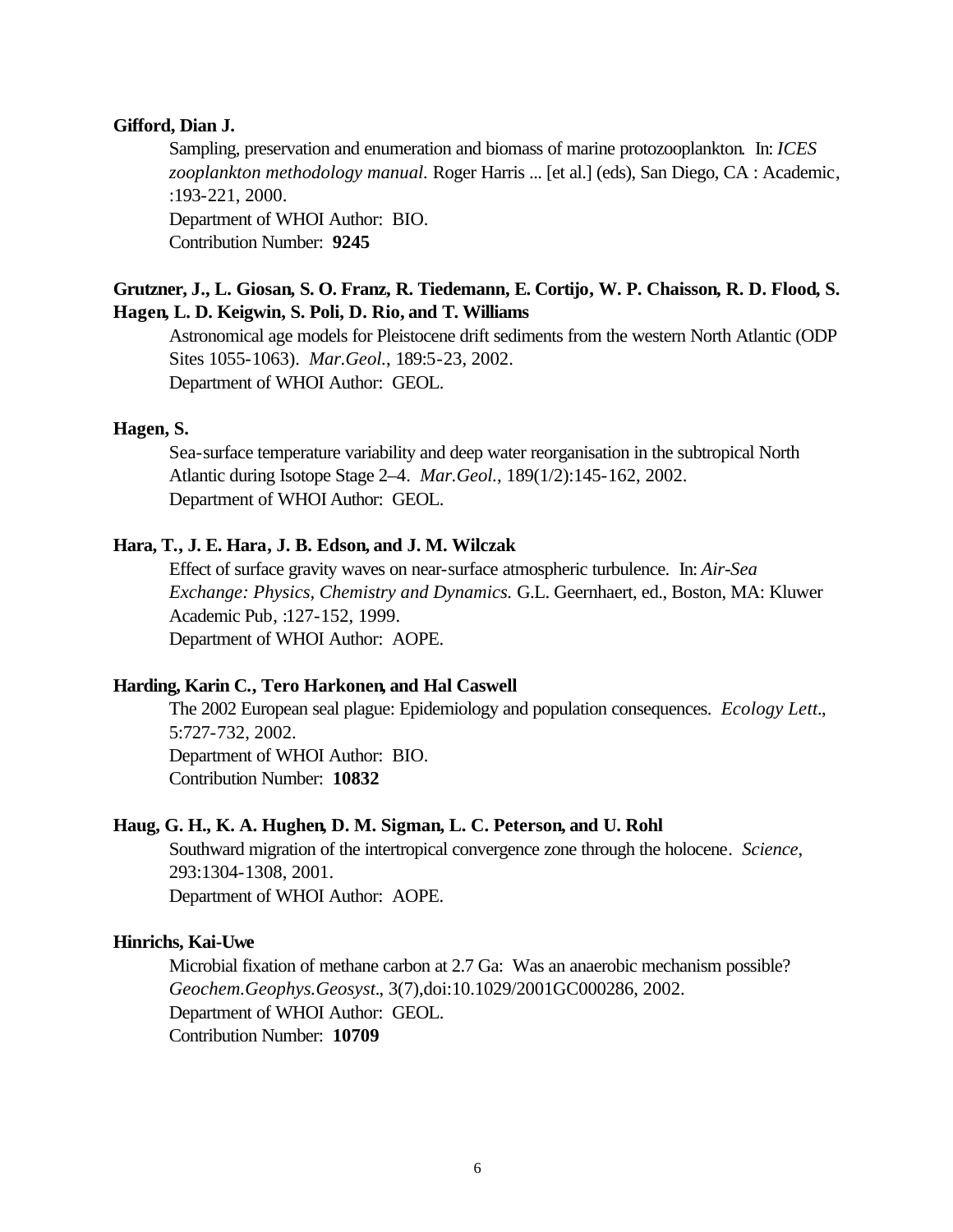#### **Hoagland, P., H. L. Kite-Powell, and D. Jin**

The economics of sea scallop growout: Aquaculture at an offshore site. *J.Shellfish Res.*, 18(1):267-268, 1999. Department of WHOI Author: MPC.

## **Hristov, T., S. Miller, C. Friehe, J. Edson, and S. Wetzel**

Structure in the atmospheric surface layer over open ocean waves: Representation in terms of phase averages. In: *Wind-Over-Wave Couplings: Perspectives and Prospects.* S.G. Sajadi, N.H. Thomas, J.C.R. Hunt (eds.), Oxford, UK: Clarendon Press, :99-106, 1999. Department of WHOI Author: AOPE.

## **Humphris, Susan E., Daniel J. Fornari, Daniel S. Scheirer, Christopher R. German, and Lindsay M. Parson**

Geotectonic setting of hydrothermal activity on the summit of Lucky Strike Seamount (37°17'N, Mid-Atlantic Ridge). *Geochem.Geophys.Geosyst.*, 3(8),1049,doi:10.1029/2001GC000284, 2002.

Department of WHOI Author: GEOL. Contribution Number: **10629**

# **Hunter, K. A., P. W. Boyd, K. W. Bruland, J. Buffle, P. Buat-Menard, H. J. W. de Baar, R. A. Duce, W. J. Sunda, T. D. Jickells, J. W. Moffett, E. L. Rue, L .J. Spokes, B. Sulzberger, D. R. Turner, T. D. Waite, A. J. Watson, and M. Whitfield**

Summary and recommendations. In: *Biogeochemistry of Iron in Seawater.* David R. Turner, Keith A. Hunter (eds.), New York: J. Wiley, :373-387, 2001. Department of WHOI Author: MCG.

#### **Hussenoeder, S. A., R. S. Detrick, Graham M. Kent, and Hans Schouten**

Fine-scale seismic structure of young upper crust at 17°20'S on the fast spreading East Pacific Rise. *J.Geophys.Res.*, 107(B8),2158,doi:10.1029/2001JB001688, 2002. Department of WHOI Author: GEOL.

#### **Hussenoeder, S. A, G. M. Kent, and R. S. Detrick**

Upper crustal seismic structure of the slow spreading Mid-Atlantic Ridge, 35°N: Constraints on volcanic emplacement processes. *J.Geophys.Res.*, 107(B8), 2156, doi:10.1029/2001JB001691, 2002. Department of WHOI Author: GEOL.

#### **Jayne, Steven R. and Jochem Marotzke**

The ocean eddy heat transport. *J.Phys.Oceanogr.*, 32:3328-3345, 2002. Department of WHOI Author: PO. Contribution Number: **10549**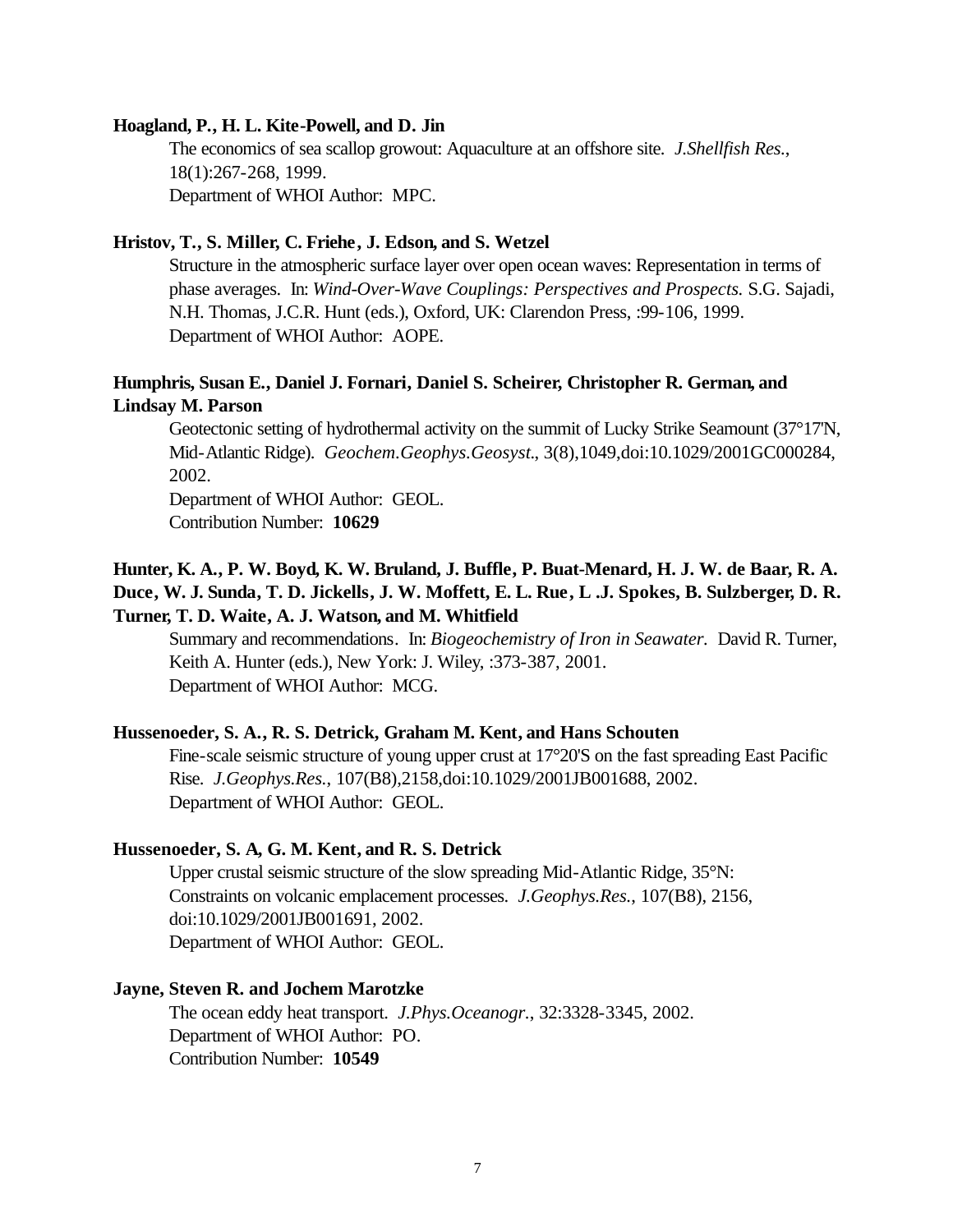# **Jewett, Stephen C., Thomas A. Dean, Bruce R. Woodin, Max K. Hoberg, and John J. Stegeman**

Exposure to hydrocarbons 10 years after the Exxon Valdez oil spill: Evidence from cytochrome P4501A expression and biliary FACs in nearshore demersal fishes. *Mar.Environ.Res.*, 54:21- 48, 2002.

Department of WHOI Author: BIO. Contribution Number: **10619**

**Kasahara, J., R. A. Stephen, J. Baldauf, and G. D. Acton**

*Ocean Drilling Program, Leg 200 Scientific Prospectus: Drilling at the H20 Long-Term Seafloor Observatory.* College Station Texas: Ocean Drilling Program, Texas A&M University, and http://www-odp.tamu.edu/publications/prosp/200\_prs/200prosp.pdf, 2001. Department of WHOI Author: GEOL.

## **Keigwin, L. D. and M. A. Schlegel**

Ocean ventilation and sedimentation since the glacial maximum at 3 km in the western North Atlantic. *Geochem.Geophys.Geosyst*, 3(6),1034,doi:10.1029/2001GC000283, 2002. Department of WHOI Author: GEOL.

# **Key, R. M., P. D. Quay, P. Schlosser, A. P. McNichol, F. F. von Reden, R. J. Schneider, K. L. Elder, M. Stuvier, and H. Gote Ostlund**

WOCE Radiocarbon IV: Pacific Ocean results; P10, P13N, P14C, P18, P19 & S4P. *Radiocarbon*, 44:239-392, 2002. Department of WHOI Author: GEOL.

## **Kim, S-W., R. J. Schneider, K. F. von Reden, and J. M. Hayes**

Test of negative ion beams from a microwave ion source with a charge exchange canal for accelerator mass spectrometry applications. *Rev.Sci.Instrum.*, 73(2):846-848, 2002. Department of WHOI Author: GEOL.

#### **Kojima, Hisaya, Andreas Teske, and Manabu Fukui**

Morphological and phylogenetic characterizations of freshwater Thioploca species from Lake Biwa, Japan, and Lake Constance, Germany. *Appl.Environ.Microbiol.*, 69:390-398, 2003. Department of WHOI Author: BIO. Contribution Number: **10692**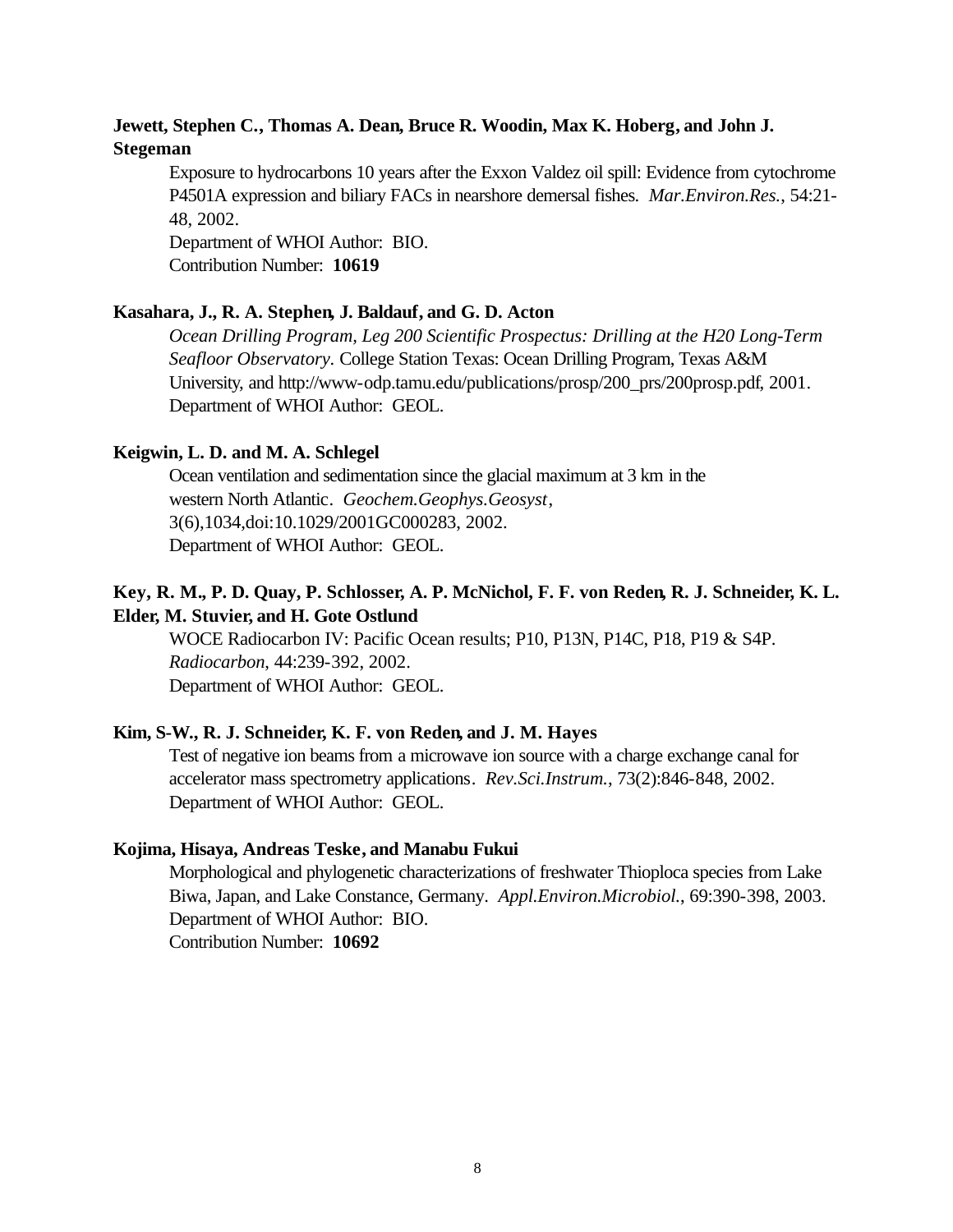# **Lehman, Scott J., Julian P. Sachs, Andrew M. Crotwell, Lloyd D. Keigwin, and Edward A. Boyle**

Relation of subtropical Altantic temperature, high-latitude ice rafting, deep water formation, and European climate 130,000-60,000 years ago. *Quat.Sci.Rev.*, 21:1917-1924, 2002. Department of WHOI Author: GEOL.

## **Lima, Ana Lucia C., Timothy I. Eglinton, and Christopher M. Reddy**

High-resolution record of pyrogenic polycyccic aromatic hyrodrocarbon deposition during the 20th Century. *Environ.Sci.Technol.*, 37(1):53-61, 2003. Department of WHOI Author: MCG. Contribution Number: **10682**

## **Lott, Dempsey E., III**

Improvements in noble gas separation methodology: A nude cryogenic trap. *Geochem.Geophys.Geosyst.*, 2,doi:2001GC000202, 2001. Department of WHOI Author: MCG. Contribution Number: **10491**

## **Luettich, R. A., Jr., J. L. Hench, C. W. Fulcher, F. E. Werner, B. O. Blanton, and J. H. Churchill**

Barotropic tidal and wind-drive larval transport in the vicinity of a barrier island inlet. *Fish.Oceanogr.*, 8(Suppl. 2):190-209, 1999. Department of WHOI Author: PO.

**Lynch, Daniel R., Christopher E. Naimie, Justin T. Ip, Craig V. Lewis, Francisco E. Werner, Richard Luettich, Brian O. Blanton, John Quinlan, Dennis J. McGillicuddy, Jr., James R. Ledwell, James Churchill, Valery Kosnyrev, Cabell S. Davis, Scott M. Gallager, Carin J. Ashjian, R. Gregory Lough, James Manning, Charles N. Flagg, Charles G. Hannah, and Robert C. Groman**

Real-time data assimilative modeling on Georges Bank. *Oceanography*, 14(1):65-77, 2001. Department of WHOI Author: AOPE. PO. BIO. Contribution Number: **10282**

# **Marchal, O., I. Cacho, T. F. Stocker, J. O. Grimalt, E. Calvo, B. Martrat, N. Shackleton, M. Vautravers, E. Cortijo, S. van Kreveld, C. Andersson, N. Koc, M. Chapman, L. Sbaffi, J.-C. Duplessy, M. Sarnthein, J.-L. Turon, J. Duprat, and E. Jansen**

Apparent long-term cooling of the sea surface in the northeast Atlantic and Mediterranean during the Holocene. *Quat.Sci.Rev.*, 21(4-6):455-483, 2002. Department of WHOI Author: GEOL.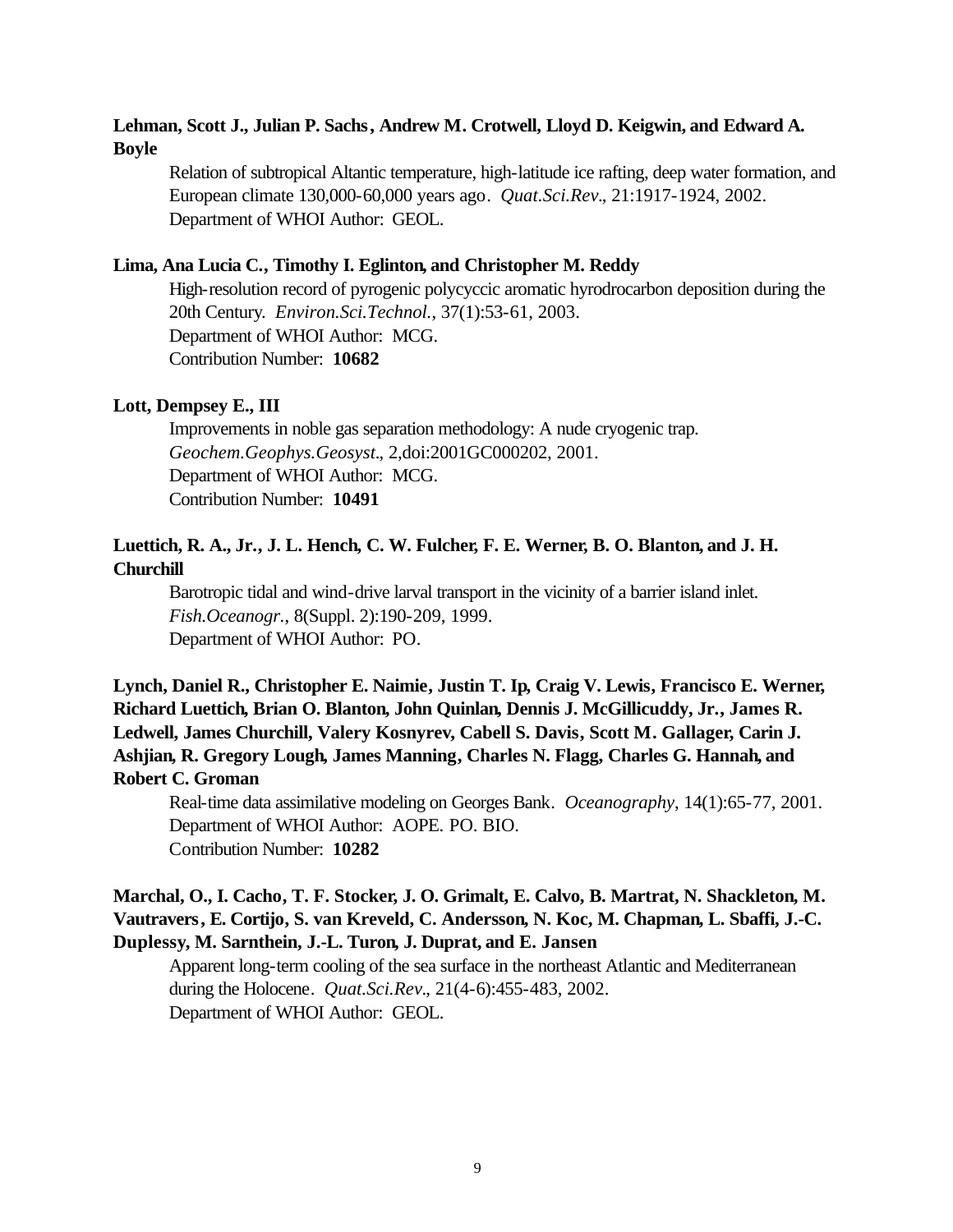#### **Marchitto, Thomas M., Delia W. Oppo, and William B. Curry**

Paired benthic foraminiferal Cd/Ca and Zn/Ca evidence for a greatly increased presence of Southern Ocean Water in the glacial North Atlantic. *Paleoceanography*, 17(3),1038,doi:10.1029/2000PA000598, 2002. Department of WHOI Author: GEOL. Contribution Number: **10667**

## **Marsh, Adam G., Lauren S. Mullineauax, Craig M. Young, and Donal T. Manahan**

Larval dispersal potential of the tubeworm Riftia pachyptila at deep-sea hydrothermal vents. *Nature*, 411:77-80, 2001. Department of WHOI Author: BIO. Contribution Number: **10320**

# **Marshall, John, Yochanan Kushnir, David Battisti, Ping Chang, Arnaud Czaja, Robert Dickson, James Hurrell, Michael McCartney, R. Saravanan, and Martin Visbeck**

North Atlantic climate variability: Phenomena, impacts and mechanisms. *Int.J.Climatol.*, 21:1863-1898, 2001. Department of WHOI Author: PO.

#### **McGillicuddy, Dennis J., Jr.**

The internal weather of the sea and its influences on ocean biogeochemistry. *Oceanography*, 14(4):78-92, 2001. Department of WHOI Author: AOPE. Contribution Number: **10503**

## **McKenna, S. P., W. R. McGillis, and E. J. Bock**

Free-surface turbulence and air-water gas transfer. In: *Turbulence and Shear Flow Phenomena--1 : First International Symposium, September 12-15, 1999, Santa Barbara, California*. Sanjoy Banerjee and John K Eaton (eds.), New York: Begell House, :455-460, 1999.

Department of WHOI Author: AOPE.

## **Meinen, C. S., D. S. Luther, D. R. Watts, K. L. Tracey, A. D. Chave, and J. Richman**

Combining inverted echo sounder and horizontal electric field recorder measurements to obtain absolute velocity profiles. *J.Atmos.Oceanic Tech.*, 19(10):1653-1664, 2002. Department of WHOI Author: AOPE.

# **Micheli, Fiorenza, Charles H. Peterson, Lauren S. Mullineaux, Charles R. Fisher, Susan W. Mills, Gorka Sancho, Galen A. Johnson, and Hunter S. Lennihan**

Predation structures communities at deep-sea hydrothermal vents. *Ecol.Monogr.*, 72(3):365- 382, 2002.

Department of WHOI Author: BIO. Contribution Number: **10321**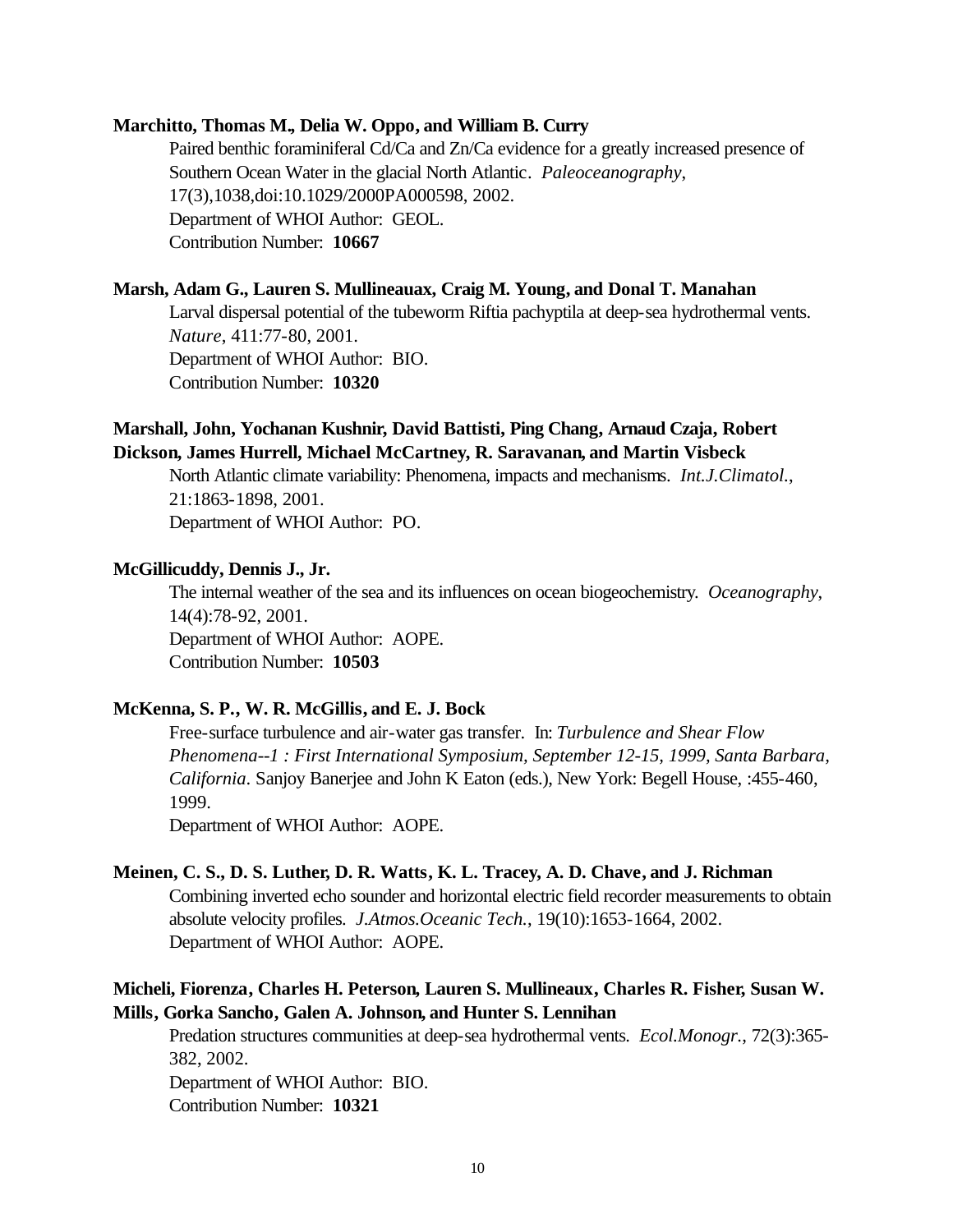#### **Miller, Patrick J. O.**

Mixed-directionality of killer whale stereotyped calls: A direction of movement cue? *Behav.Ecol.Sociobiol.*, 52:262-270, 2002. Department of WHOI Author: BIO. Contribution Number: **10719**

## **Miller, S., J. Edson, T. Hristov, C. Friehe, and S. Wetzel**

Wind and turbulence profiles in the surface layer over ocean waves. In: *Wind-Over-Wave Couplings: Perspectives and Prospects.* S.G. Sajadi, N.H. Thomas, J.C.R. Hunt (eds.), Oxford, UK: Clarendon Press, :91-98, 1999. Department of WHOI Author: AOPE.

#### **Moffett, J. M.**

Transformations amongst different forms of iron in seawater. In: *Biogeochemistry of Iron in Seawater.* David R. Turner, Keith A. Hunter (eds.), New York: J. Wiley, :343-373, 2001. Department of WHOI Author: MCG.

# **Moore, Michael J., Igor V. Mitrofanov, Stefanie S. Valentini, Vjacheslav V. Volkov, Aleksey V. Kurbskiy, Elena N. Zhimbey, Lorraine B. Eglinton, and John J. Stegeman**

Cytochrome P4501A expression, chemical contaminants and histopathology in roach, goby and sturgeon and chemical contaminants in sediments from the Caspian Sea, Lake Balkhash and the Ily River Delta, Kazakhstan. *Mar.Pollut.Bull.*, 46:107-119, 2002. Department of WHOI Author: BIO. MCG.

Contribution Number: **10657**

## **Nowacek, Douglas P.**

Sequential foraging behaviour of bottlenose dolphins, *Tursiops truncatus* in Sarasota Bay, FL. *Behaviour*, 139:1125-1145, 2002. Department of WHOI Author: BIO. Contribution Number: **10543**

#### **Nowacek, Stephanie M., Randall S. Wells, and Andrew R. Solow**

Short-term effects of boat traffic on bottlenose dolphins, *Tursiops truncatus*, in Sarasota Bay, Florida. *Mar.Mamm.Sci.*, 17(4):673-688, 2001. Department of WHOI Author: MPC.

## **Ohkouchi, N., T. I. Eglinton, L. D. Keigwin, and J. M. Hayes**

Spatial and temporal offsets between proxy records in a sediment drift. *Science*, 298:1224- 1227, 2002. Department of WHOI Author: MCG. GEOL. Contribution Number: **10820**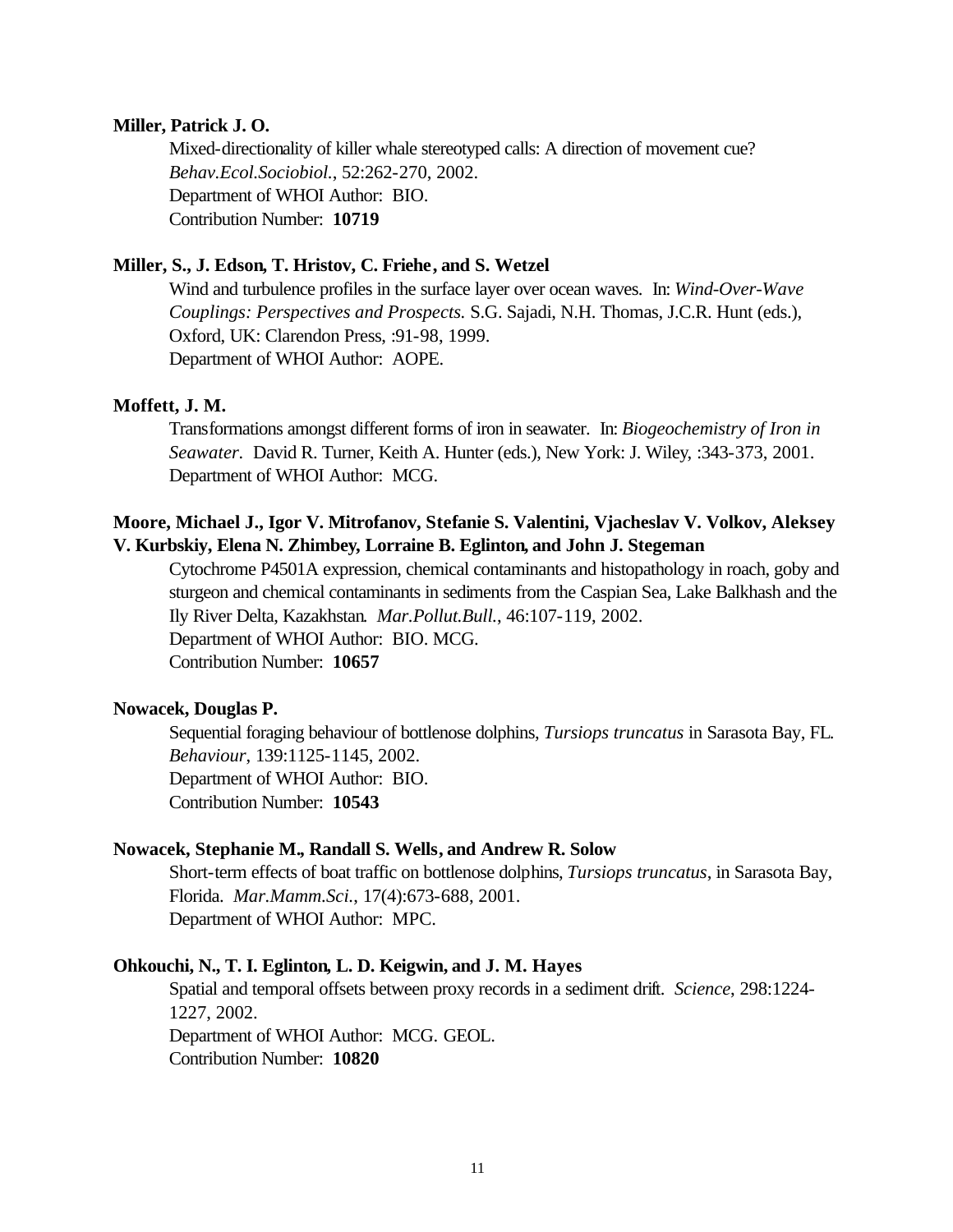#### **Okusu, Akiko**

Embryogenesis and development of Epimenia babai (*Mollusca Neomeniomorpha*). *Biol.Bull.*, 203:87-103, 2002. Department of WHOI Author: BIO. Contribution Number: **10754**

#### **Orphan, V. J., C. H. House, K.-U. Hinrichs, K. D. McKeegan, and E. F. DeLong**

Multiple archaeal groups mediate methane oxidation in anoxic cold seep sediments. *Proc.Natl.Acad.Sci.U.S.A.*, 99(11):7663-7668, 2002. Department of WHOI Author: GEOL.

#### **Parfitt, E., T. Gregg, and D. K. Smith**

A comparison between subaerial and submarine eruptions at Kilauea Volcano, Hawaii: implications for the thermal viability of lateral feeder dikes. *J.Volcanol.Geotherm.Res.*, 113:213-242, 2002. Department of WHOI Author: GEOL.

#### **Pedlosky, Joseph**

A theory of equatorial deep jets. *J.Phys.Oceanogr.*, 32:3551-3561, 2002. Department of WHOI Author: PO. Contribution Number: **10639**

#### **Penas, A., E. Rolan, and C. Schander**

The family Pyramidellidae Gray, 1840 (*Mollusca, Gastropoda, Heterostropha*) in West Africa. 5. Afroturbonilla hattenbergeriana n. gen. n. sp.. *Iberus*, 5(Supl):201-205, 1999. Department of WHOI Author: BIO. Contribution Number: **10010**

# **Perkins, K. K., T. F. Hanisco, R. C. Cohen, L. C. Koch, R. M. Stimpfle, P.B. Voss, G. P. Bonne, E. J. Lanzendorf, J. G. Anderson, P.O. Wennberg, R. S. Gao, L. A. Del Negro, R. J. Salawitch, C. T. McElroy, E. J. Hintsa, M. Loewenstein, and T. P. Bui**

The NO<sub>x</sub>-HNO<sub>3</sub> system in the lower stratosphere: Insights from in situ measurements and implications of the *J*<sub>HNO3</sub>-[OH] relationship. *J.Phys.Chem.A*, 105(9):1521-1534, 2001. Department of WHOI Author: MCG.

#### **Peucker-Ehrenbrink, Bernhard**

Iridium and osmium as tracers of extraterrestrial matter in marine sediments. In: *Accretion of Extraterrestrial Matter Throughout Earth's History.* B. Peucker-Ehrenbrink and B. Schmitz, eds. Kluwer Publishers, :163-178, 2001. Department of WHOI Author: MCG. Contribution Number: **10167**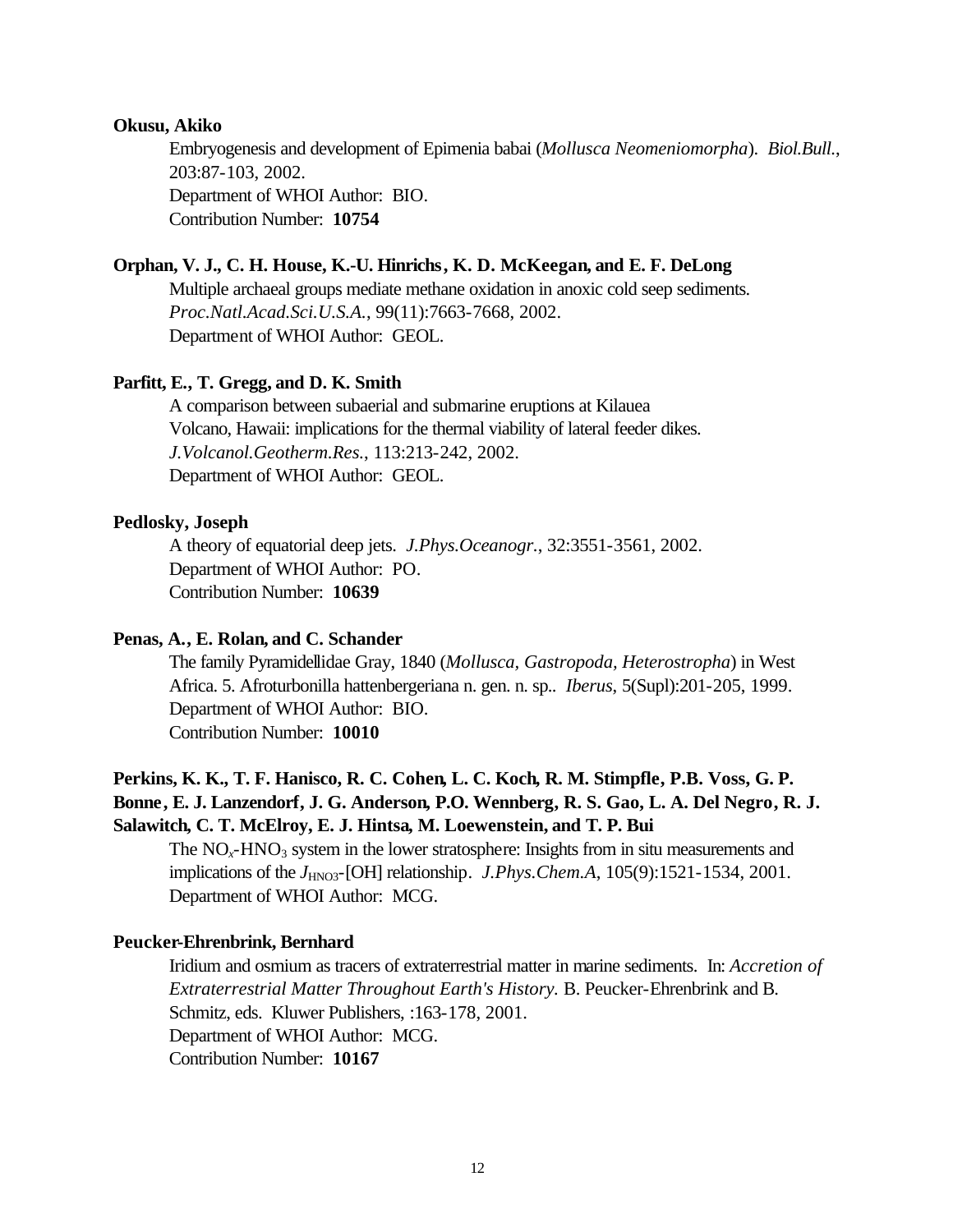# **Podar, Mircea, Lauren Mullineaux, Hon-Ren Huang, Philip S. Perlman, and Mitchell L. Sogin** Bacterial group II introns in a deep-sea hydrothermal vent environment. *Appl.Environ.Microbiol.*, 68:6392-6398, 2002. Department of WHOI Author: BIO. Contribution Number: **10836**

## **Quay, P. D., R. Sonnerup, T. Westby, J. Stutsman, and A. P. McNichol**

Changes of the  ${}^{13}C/{}^{12}C$  of dissolved inorganic carbon in the ocean as a tracer of anthropogenic CO2 uptake. *Global Biogeochem.Cycles*, 17(1),1004,doi:10.1029/2001GB001817, 2003. Department of WHOI Author: GEOL.

#### **Richardson, P. L. and S. L. Garzoli**

Characteristics of Intermediate Water Flow in the Benguela Current as measured with RAFOS floats. *Deep-Sea Res.II*, 50:87-118, 2003. Department of WHOI Author: PO. Contribution Number: **10576**

#### **Roden, M. F. and N. Shimizu**

Trace element abundances in mantle-derived minerals which bear on compositional complexities in the lithosphere of the Colorado Plateau. *Chem.Geol.*, 165(3-4):283-305, 2000. Department of WHOI Author: GEOL.

## **Schmid, C., O. Boebel, W. Zenk, J. R. E. Lutjeharms, S. L. Garzoli, P. L. Richardson, and C. Barron**

Early evolution of an Agulhas Ring. *Deep-Sea Res.II*, 50:141-166, 2003. Department of WHOI Author: PO.

#### **Schouten, Hans**

Paleomagnetic inclinations in DSDP Hole 417D reconsidered: Secular variation or variable tilting? *Geophys.Res.Lett.*, 29(7);1103;doi:10.1029/2001GL013581, 2002. Department of WHOI Author: GEOL. Contribution Number: **10615**

#### **Schouten, Hans and Peter B. Kelemen**

Melt viscosity, temperature and transport processes, troodos ophiolite, Cyprus. *Earth Planet.Sci.Lett.*, 210:337-352, 2002. Department of WHOI Author: GEOL. Contribution Number: **10617**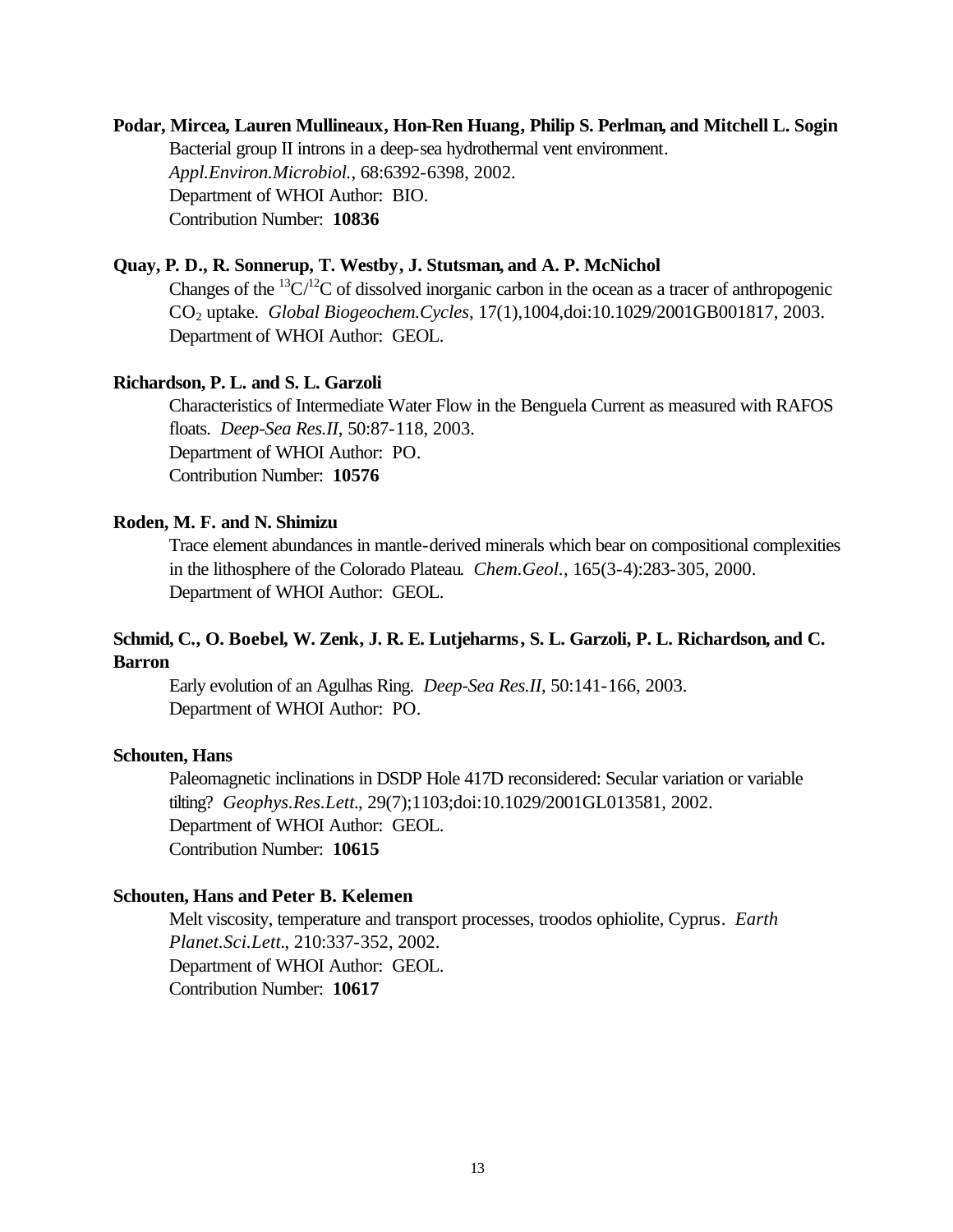#### **Sessions, Alex L., Thomas W. Burgoyne, and John M. Hayes**

Correction of H<sub>3</sub><sup>+</sup> contributions in hydrogen isotope-ratio-monitoring mass spectrometry. *Anal.Chem.*, 73:192-199, 2001. Department of WHOI Author: GEOL.

#### **Sessions, Alex L., Thomas W. Burgoyne, and John M. Hayes**

Determination of the  $H_3$  factor in hydrogen isotope ratio monitoring mass spectrometry. *Anal.Chem.*, 73:200-207, 2001. Department of WHOI Author: GEOL.

#### **Shimizu, K., T. Komiya, K. Hirose, N. Shimizu, and S. Maruyama**

Cr-spinel, an excellent micro-container for retaining primitive melts – implications for a hydrous plume origin for komatiites. *Earth Planet.Sci.Lett.*, 189:( 3-4):177-188, 2001. Department of WHOI Author: GEOL.

#### **Shipboard Scientific Party**

Leg 176 summary. *Proc. ODP, Init.Repts., [CD-ROM].* College Station, Texas: Ocean Drilling Program, Texas A&M University, 176:1-70 and http://wwwodp.tamu.edu/publications/176\_IR/VOLUME/CHAPTERS/CHAP\_01.PDF, 1999. Department of WHOI Author: GEOL.

## **Shipboard Scientific Party**

*Leg 200 Preliminary Report: Drilling at the Hawaii-2 Observatory (H2O) and the Nuuanu Landslide, 16 December 2001–27 January 2002*. College Station, Texas: Ocean Drilling Program, Texas A&M University, http://wwwodp.tamu.edu/publications/prelim/200\_prel/200PREL.PDF, 2002. Department of WHOI Author: GEOL. Contribution Number: **NONE**

#### **Shipboard Scientific Party**

Site 735. *Proc. ODP, Init.Repts., [CD-ROM].* College Station, Texas: Ocean Drilling Program, Texas A&M University, 176:1-314 and http://wwwodp.tamu.edu/publications/176\_IR/VOLUME/CHAPTERS/CHAP\_03.PDF, 1999. Department of WHOI Author: GEOL.

# **Shirer, H., G. Young, R. Wells, A. Rogers, Rishel, R. Mason, L. Suciu, N. Winstead, H.Henderson, D. Rinker, J. Rohrbach, J. Edson, C. Friehe, S. Wetzel, S. Miller, and T. Hristov**

Identifying coherent structures in the marine atmospheric boundary layer. In: *Air-Sea Exchange: Physics, Chemistry and Dynamics.* G.L. Geernhaert, ed., Boston, MA: Kluwer Academic Pub, :463-506, 1999. Department of WHOI Author: AOPE.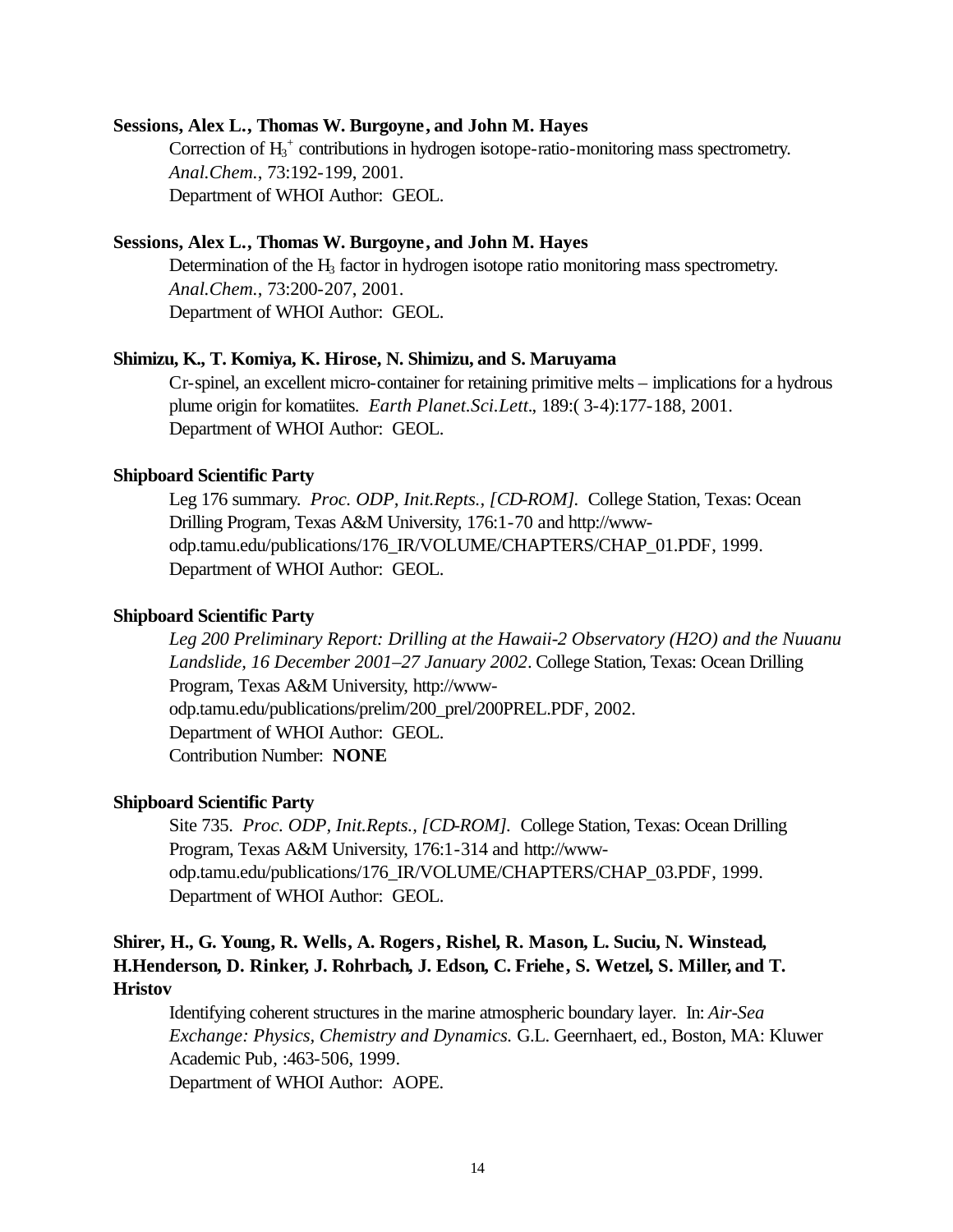#### **Sohn, R. A. and W. Menke**

Application of maximum likelihood and bootstrap methods to nonlinear curve-fit problems in geochemistry. *Geochem.Geophys.Geosyst*, 3(7),1041,doi:10.1029/2001GC000253, 2002. Department of WHOI Author: GEOL.

## **Standish, J. J., S. R. Hart, J. Blusztajn, H. J. B. Dick, and K. L. Lee**

Abyssal peridotite osmium isotopic compositions from Cr-spinel. *Geochem.Geophys.Geosyst.*, 3(17),doi:10.1029/2001GC000161, 2002. Department of WHOI Author: GEOL.

# **Stanton, Timothy K., Dezhang Chu, Linda V. Martin Traykovski, D. Benjamin Reeder, Joseph D. Warren, and Peter H. Wiebe**

Broadband acoustic classification of individual zooplankton and fish: A review of recent work. In: *Proceedings of the Institute of Acoustics Conference on Acoustical Oceanography', 9- 12 April 2001*, :181-188, 2001.

Department of WHOI Author: AOPE. BIO.

Contribution Number: **10396**

## **Stephen, R. A.**

Data report: Physical properties measurements in ODP Hole 735B. *Proc. ODP,Sci. Results*, 176:1-19 and http://wwwodp.tamu.edu/publications/176\_SR/VOLUME/CHAPTERS/SR176\_02.PDF, 2001.

Department of WHOI Author: GEOL.

#### **Thomas, J. B., R. J. Bodnar, N. Shimizu, and A. K. Sinha**

Determination of zircon/melt trace element partition coefficients from SIMS analysis of melt inclusions in zircon. *Geochim.Cosmochim.Acta*, 66:2887-2901, 2002. Department of WHOI Author: GEOL.

#### **Thorrold, S. R., C. Latkoczy, P. K. Swart, and C. M. Jones**

Natal homing in a marine fish metapopulation. *Science*, 291:297-299, 2001. Department of WHOI Author: BIO.

## **Visbeck, Martin, Eric P. Chassignet, Ruth G. Curry, Thomas L. Delworth, Robert R. Dickson, and Gerd Krahmann**

The ocean's response to North Atlantic oscillation variability. In: *The North Atlantic Oscillation: Climatic Significance and Environmental Impact*. James W. Hurrel et al. (eds), Washington, DC: AGU, :113-145, 2003. Department of WHOI Author: PO.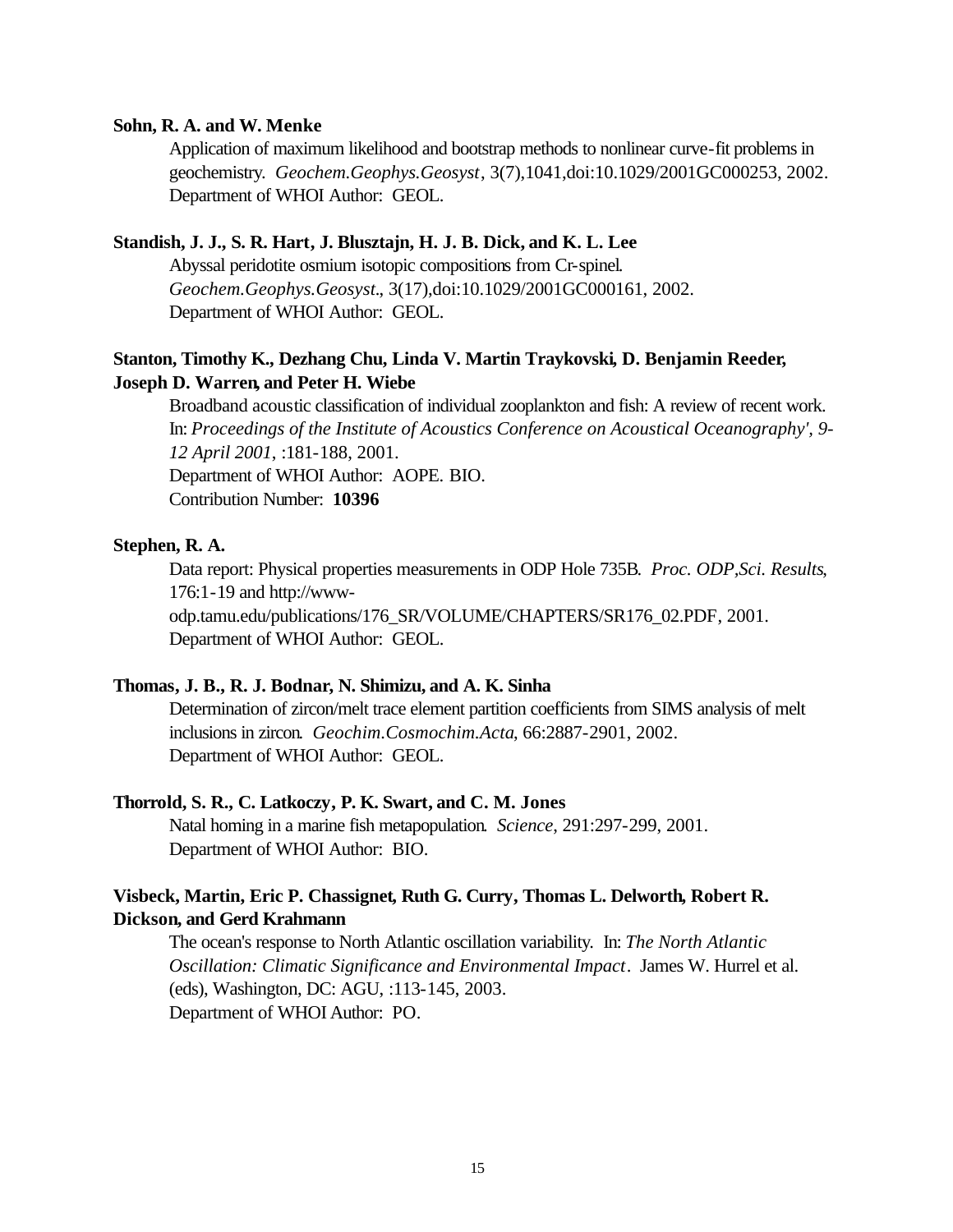#### **Wahr, John M., Steven R. Jayne , and Frank O. Bryan**

A method of inferring changes in deep ocean currents from satellite measurements of timevariable gravity. *J.Geophys.Res.*, 107(C12),3218,doi:10.1029/2001JC001274, 2002. Department of WHOI Author: PO. Contribution Number: **10741**

# **Werner, F. E., B. R. MacKenzie, R. I. Perry, R. G. Lough, C. E. Naimie, B. O. Blanton, and J. A. Quinlan**

Larval trophodynamics, turbulence and drift on Georges Bank: A sensitivity analysis of cod and haddock. *Sci.Mar.*, 65(Suppl 1):99-115, 2001. Department of WHOI Author: BIO.

## **White, S. N., A. D. Chave, C. T. Reynolds, and C. L. Van Dover**

Ambient light emission from hydrothermal vents on the Mid-Atlantic Ridge. *Geophys.Res.Lett.*, 29,1744,doi:10.1029/2002GL0149776, 2002. Department of WHOI Author: AOPE

#### **Wijffels, S. E., J. M. Toole, and R. E. Davis**

Revisiting the South Pacific subtropical circulation: A synthesis of World Ocean Circulation Experiment observations along 32°S. *J.Geophys.Res.*, 106(C9 ):19481-19513, 2001. Department of WHOI Author: PO.

## **Wilczak, J. M., J. B. Edson, J. Hostrup, and T. Hara**

The budget of turbulent kinetic energy in the marine atmospheric surface layer. In: *Air-Sea Exchange: Physics, Chemistry and Dynamics*. G.L. Geernhaert, ed., Boston, MA: Kluwer Academic Pub, :153-174, 1999. Department of WHOI Author: AOPE.

#### **Williams, Albert J., III, and Margaret K. Tivey**

Tidal currents at hydrothermal vents, Juan de Fuca Ridge. *Sea Technol.*, June:62-64, 2001. Department of WHOI Author: AOPE. Contribution Number: **10401**

## **Zheng, Yan, Robert F. Anderson, Philip N. Froelich, Warren Beck, Ann P. McNichol, and Thomas Guilderson**

Challenges in radiocarbon dating organic carbon in opal-rich marine sediments. *Radiocarbon*, 44:123-136, 2002.

Department of WHOI Author: GEOL.